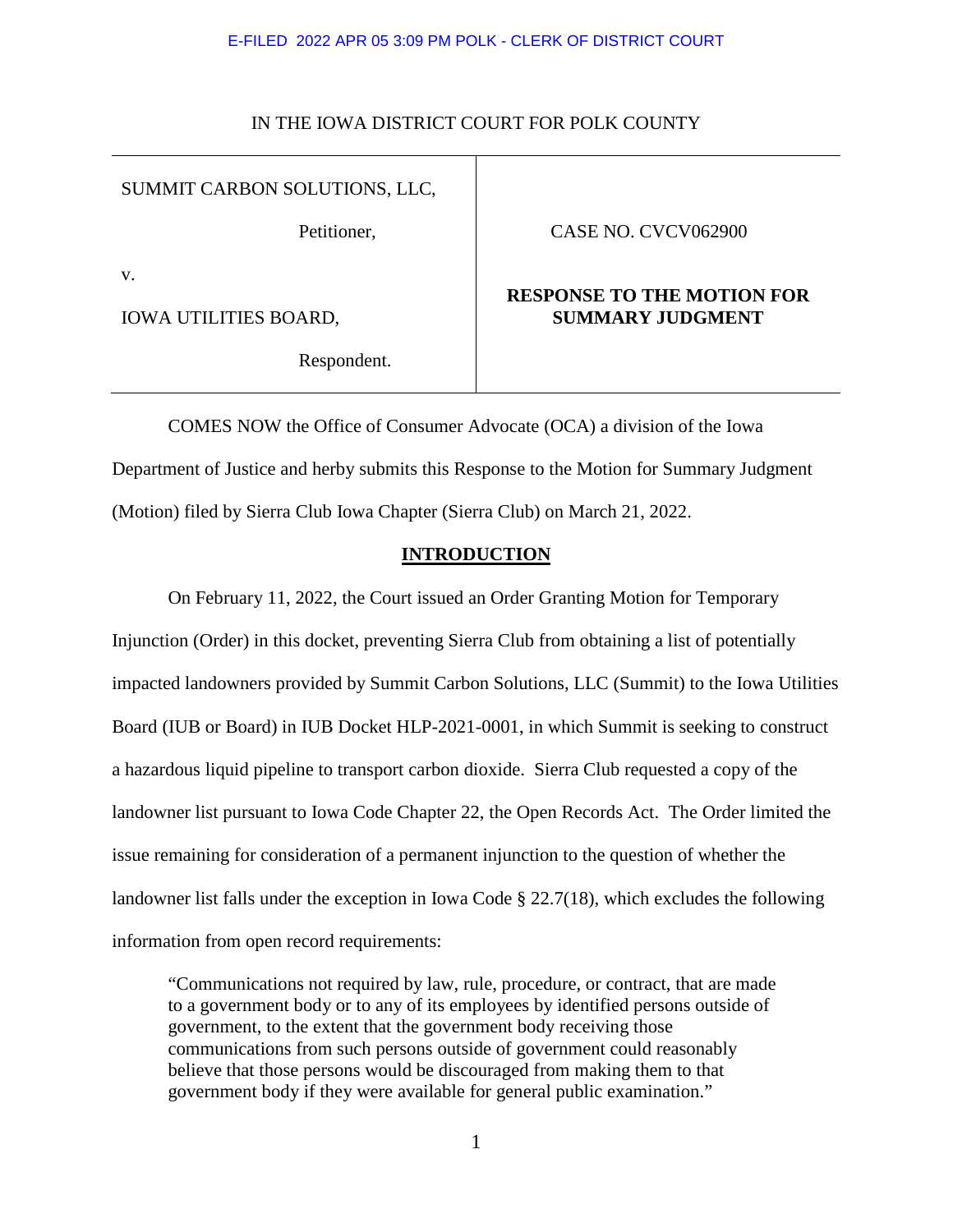Specifically, the Order identified the question of whether the landowner list was a communication that was "required by law, rule, procedure, or contract." (Order at 4).

In its Motion, Sierra Club argued that there is no factual dispute about the question of whether the landowner list was a communication that was "required by law, rule, procedure, or contract" and urged the Court to grant summary judgment and deny Summit's request for a permanent injunction. Sierra Club included a Statement of Uncontested Facts with the Motion and argued that those allegedly uncontested facts support the Motion for Summary Judgment. For the reasons stated below, OCA urges the Court to grant Sierra Club's Motion, but for reasons different than those presented by Sierra Club.

## **STANDARD FOR SUMMARY JUDGMENT**

Summary judgment can be rendered when "there is no genuine issue as to any material fact." Iowa R. Civ P. 1.981(3). The material fact in question in this case is whether the landowner list is a communication that was "required by law, rule, procedure, or contract." In order for summary judgment denying Summit's request for a permanent injunction to be rendered, there must be no genuine dispute a law, rule, procedure, or contract required Summit to provide the landowner list to the IUB.

## **SIERRA CLUB'S STATEMENT OF UNDISPUTED FACTS**

Sierra Club included a Statement of Uncontested Facts as support for the Motion. The specific facts that Sierra Club alleged to be uncontested are:

"3. The IUB submitted Answers to Interrogatories confirming that the IUB has had a routine procedure at least since 2019 for applicants for permits from the IUB to submit landowner lists to the IUB (Interrogator Answers, App. p. 7). 4. The IUB issued an Order on December 16, 2021, stating that the IUB requires pipeline companies to file a landowner list for each county where the pipeline is proposed to be located (App. p. 2)."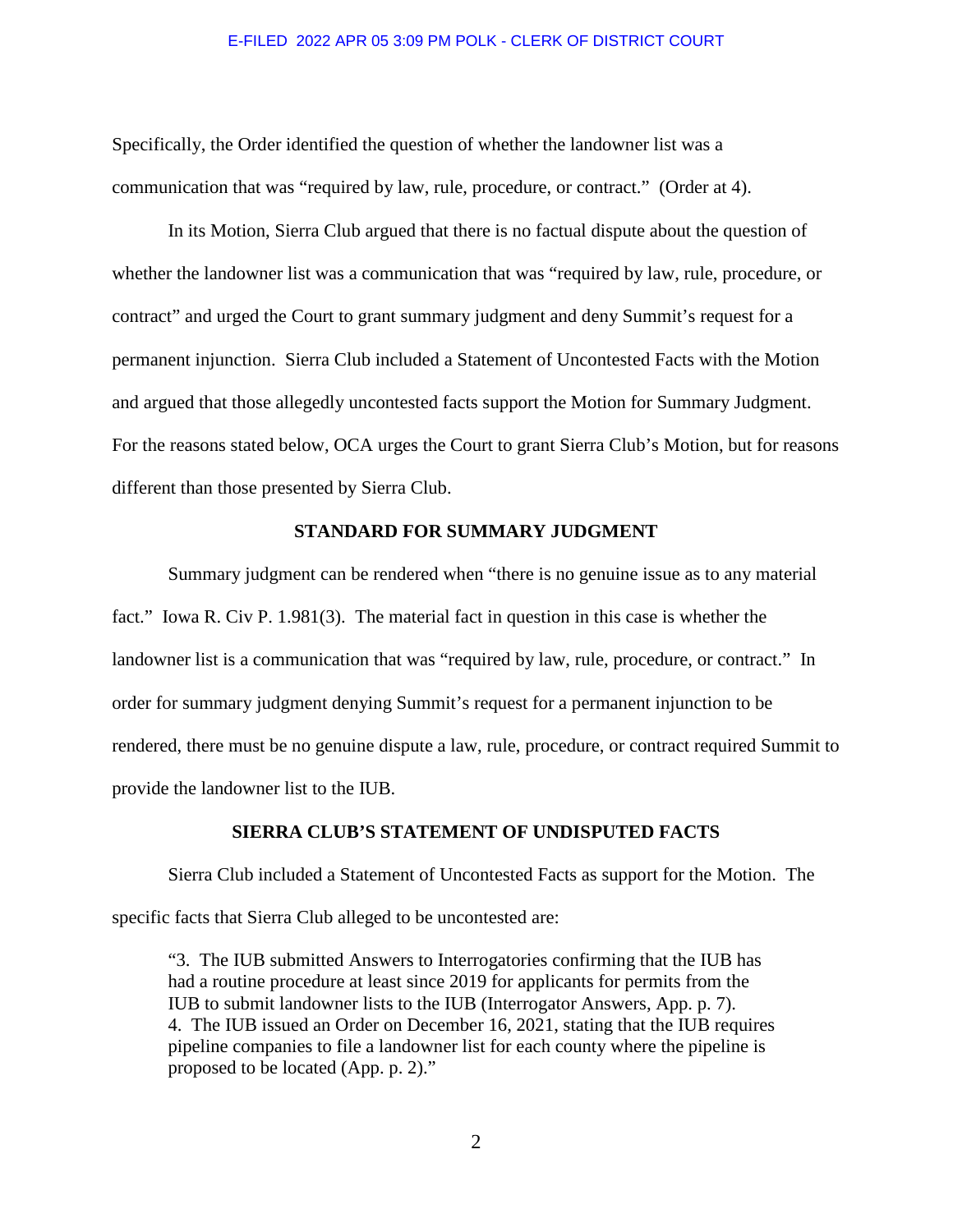OCA does not agree with Sierra Club with respect to the undisputed nature of IUB procedures requiring filing of landowner lists since 2019. OCA believes there is still dispute as to the extent and application of the Board's practice of requiring companies to file landowner lists.

Nonetheless, the Board's December 16, 2021 Order, which Sierra Club included in the Appendix to its Motion, provides sufficient undisputed evidence to support a summary judgment decision denying Summit's request for a permanent injunction.

### **ARGUMENT**

On December 16, 2021, the Board issued an "Order Regarding Filing Requirements and Addressing Survey Timing." The Board stated, "The Board therefore requires pipeline companies to file a mailing list for each county where the pipeline is proposed to be located." (Sierra Club App at 3). The Board explained that the list is "an important document that allows the Board to determine whether there are conflicts of interest with the proposed pipeline and whether proper notice has been provided to landowners in the corridor." (Sierra Club App. at 3). Although the Board made this statement after Summit had already provided a landowner list to the Board, it is clear that Summit was required to do so under the Board's practice. Although the Board specifically addressed two other companies that had not yet filed landowner lists, the application of the filing requirement to Summit is clear in Ordering Clause 2, which states: "Summit Carbon Solutions, LLC; NuStar Pipeline Operating Partnership L.P.; and Navigator Heartland Greenway LLC shall file updates to the mailing lists, as necessary, at the time of providing any such additional notices as are determined to be necessary." (Sierra Club App at 5).

The fact that the landowner lists are required by Board procedure is highlighted by the title of the Board's order: "Order Regarding *Filing Requirements* and Addressing Survey

3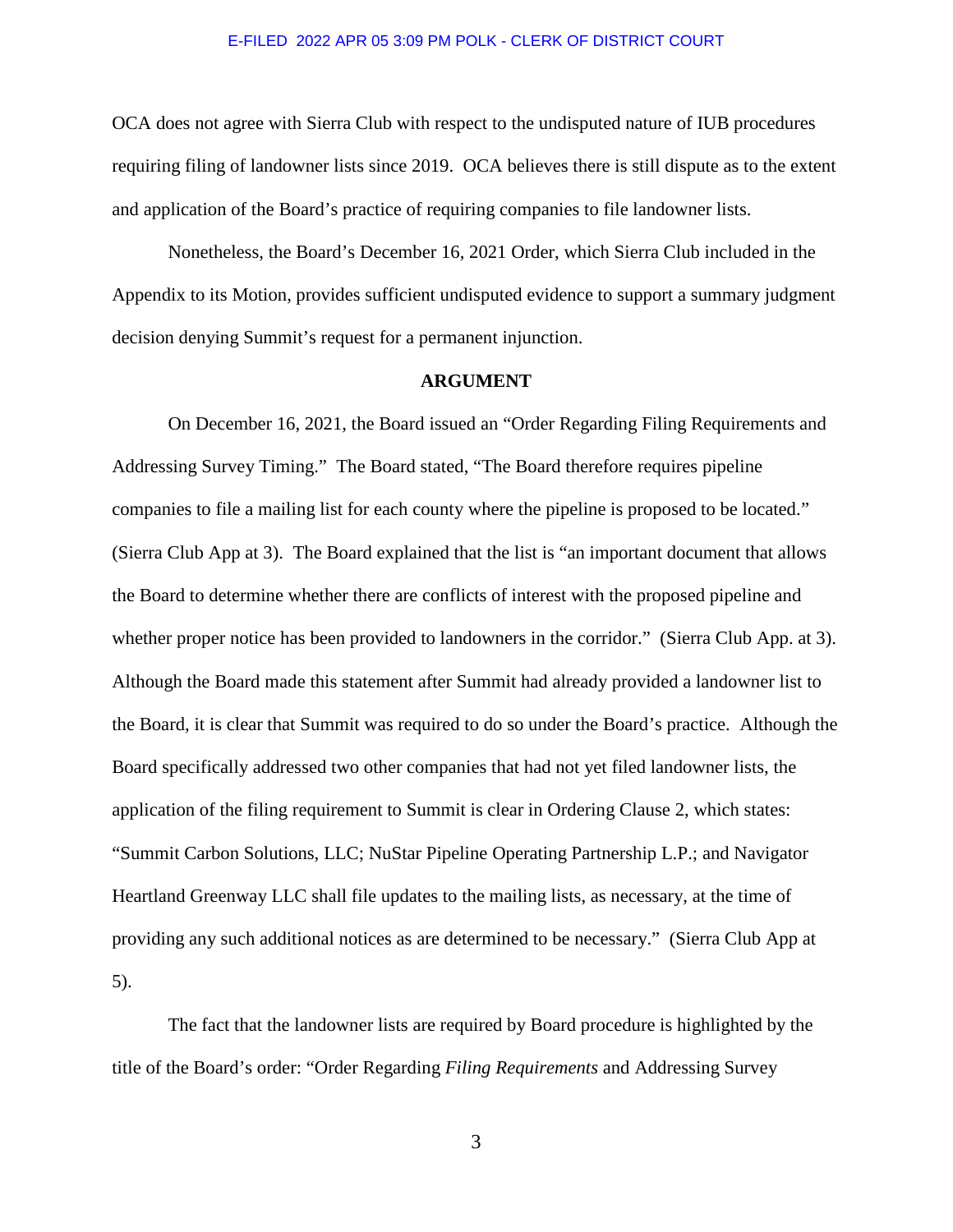Timing." (emphasis added). The Board clearly expressed that it viewed the landowner list as a required filing, not merely as information provided to the Board as a courtesy. The connection of the landowner lists to the substantive proceedings in hazardous pipeline permit applications is highlighted in Ordering Clause 2, where updates to the list are required "at the time of providing any such additional notices as are determined to be necessary." (Sierra Club App. at 5). Tying the filing of the landowner lists to required notices to landowners demonstrates that the landowner lists serve a substantive purpose in the proceedings and are not merely extraneous information provided as a courtesy.

While there is no specific law or rule requiring filing of landowner lists in hazardous liquid pipeline permit proceedings, the Board has broad authority with respect to the information it requires to be filed. Iowa Code § 474.3 provides, "The utilities board may in all cases conduct its proceedings, when not otherwise prescribed by law, in such manner as will best conduce to the proper dispatch of business and the attainment of justice." Given that Iowa Code § 479B.1 specifies that the Board's authority with respect to hazardous liquid pipelines is "to protect landowners and tenants from environmental or economic damages," the absence of a specific law or rule requiring the filing of landowner lists is not dispositive as to the existence of procedure that requires the filing of landowner lists. To the contrary, the Board's general statement in the December 16, 2021 that the Board "requires pipeline companies to file a mailing list for each county where the pipeline is proposed to be located," is clearly a "procedure" that required Summit to file the landowner lists. The requirement is consistent with the Board's authority over hazardous liquid pipelines and enables the Board to oversee the landowner notice requirements in Iowa Code § 479B.4(4)-(5).

4